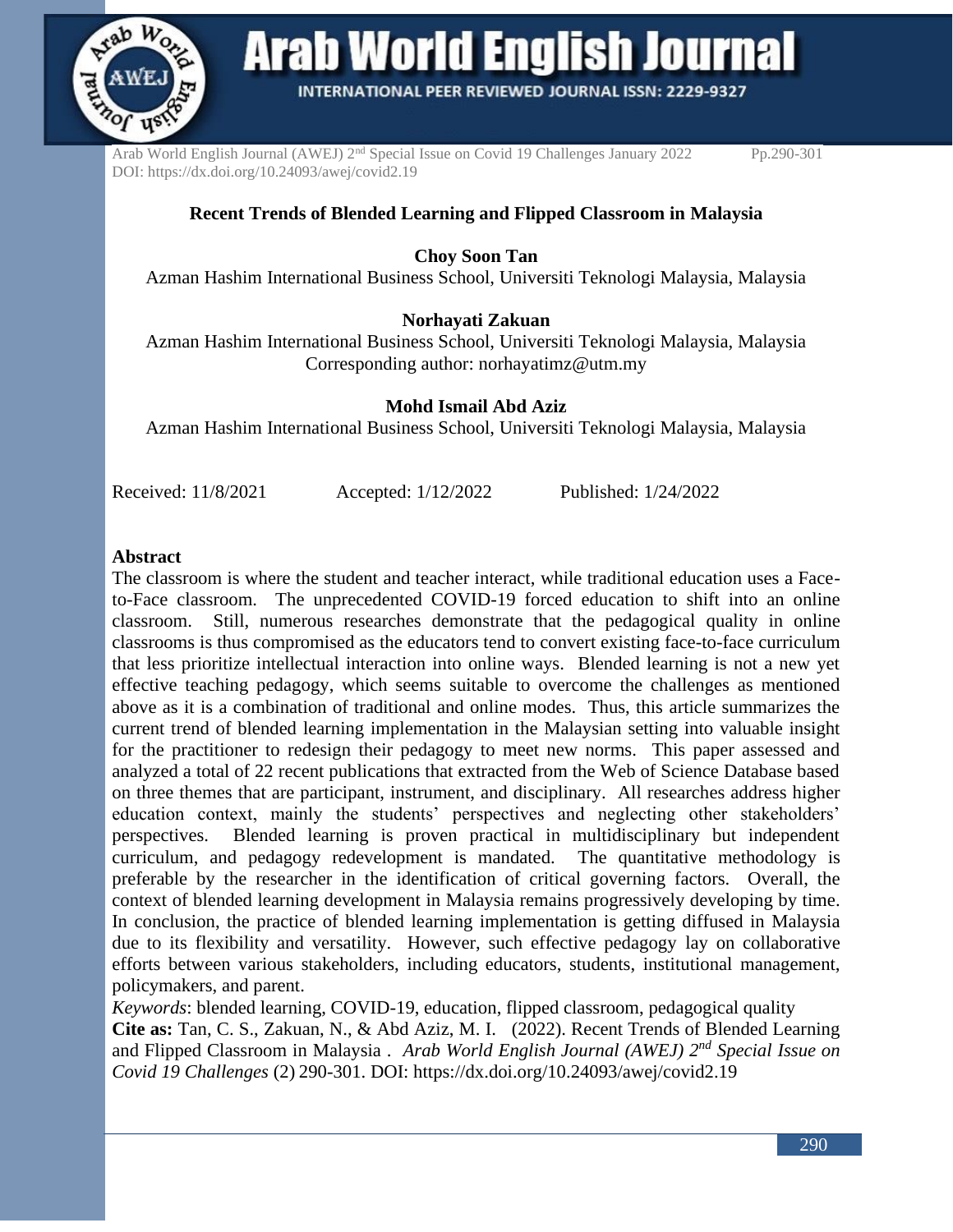## **Introduction**

 The classroom is where the student and teacher interact, act as the vital component of formal education. A classroom is a place that the teaching and learning process occurs; the educator teaches the knowledge content while the learner response to the delivered content. Wasriep and Lajium (2019) indicated creativity, critical thinking, collaboration, and communication are the four crucial components in the contemporary classroom. The education industry traditionally uses the Face-to-Face classroom, while the unprecedented COVID-19 pandemic forced education to shift online and virtually conducted. Digital transformation and technology advancement is substantially nourishing the pedagogical quality. Contemporary education shall be learner-centered on satisfying varying students' wishes. Pedagogical innovation is one feasible solution to improve pedagogical quality (Naz and Murad, 2017). Pedagogical innovation is largely influenced by educational policy, objectives, and course content. Enhancement of pedagogical innovation could be a transformation of pedagogy, learning styles, teaching strategy, classroom culture, and communication loop. However, numerous recent researches, including Mohd Basar, Norhaini Mansor, Azhar Jamaludin, and Salwana Alias (2021); Ramli, Majid, and Badyalina (2020), demonstrate that the pedagogical quality in online classrooms is thus being compromised amid pandemic. The main reason is that the educators tend to convert existing face-to-face curriculum that less prioritize intellectual interaction into the online ways. Lytras, Sarirete, and Damiani (2020) stated that the current paradigm change is to shift the role of an educator from a content deliverer to a co-partner towards achieving significant knowledge transfer. Numerous new forms of innovative classrooms were introduced to meet such needs. At the same time, blended learning is not a unique yet effective teaching pedagogy that seems suitable to overcome such challenges as it is a combination of traditional and online ways. Blended learning combines face-to-face and online teaching methods as a whole to make classroom interaction effective. Accessibility and flexibility are two out of many critical criteria relevant to online pedagogy (Dhawan, 2020).

 Su Ping, Verezub, Adi Badiozaman, and Chen (2020) explained that the flipped classroom is one of many blended learning models that enabled the student to learn the knowledge content online before the actual class. The student spends their real class time on practice-oriented task to reconsolidate the learning. The review of Siti Fatimah, Md Yunus, and Hashim (2019) disclosed that flipped classrooms have been practiced in the Malaysian education system, both the pre-university level and the higher education level. One of the possible reasons for the practicability of flipped classrooms as a contemporary pedagogy is that, as Apaydin and Kaya (2020) explained, both Generation Z and Alpha prefer quick and concentrated forms of the message. Generation Alpha has more exhibit behavior than Generation Z; their learning track is fast but quickly bored. Similarly, Hashim and Shaari (2020) noted that the flipped classroom pedagogy suits the learning behavior of millennium and Generation Z because of immediate learning responses and feedback. The unexpected COVID-19 situation causes lots of social change. Social distancing hinders learning effectiveness and reduces the pedagogical quality of online learning. While flipped classroom seems socially suitable and pedagogically practical to the Malaysian education environment, thus, this article aims to summarize the current trend of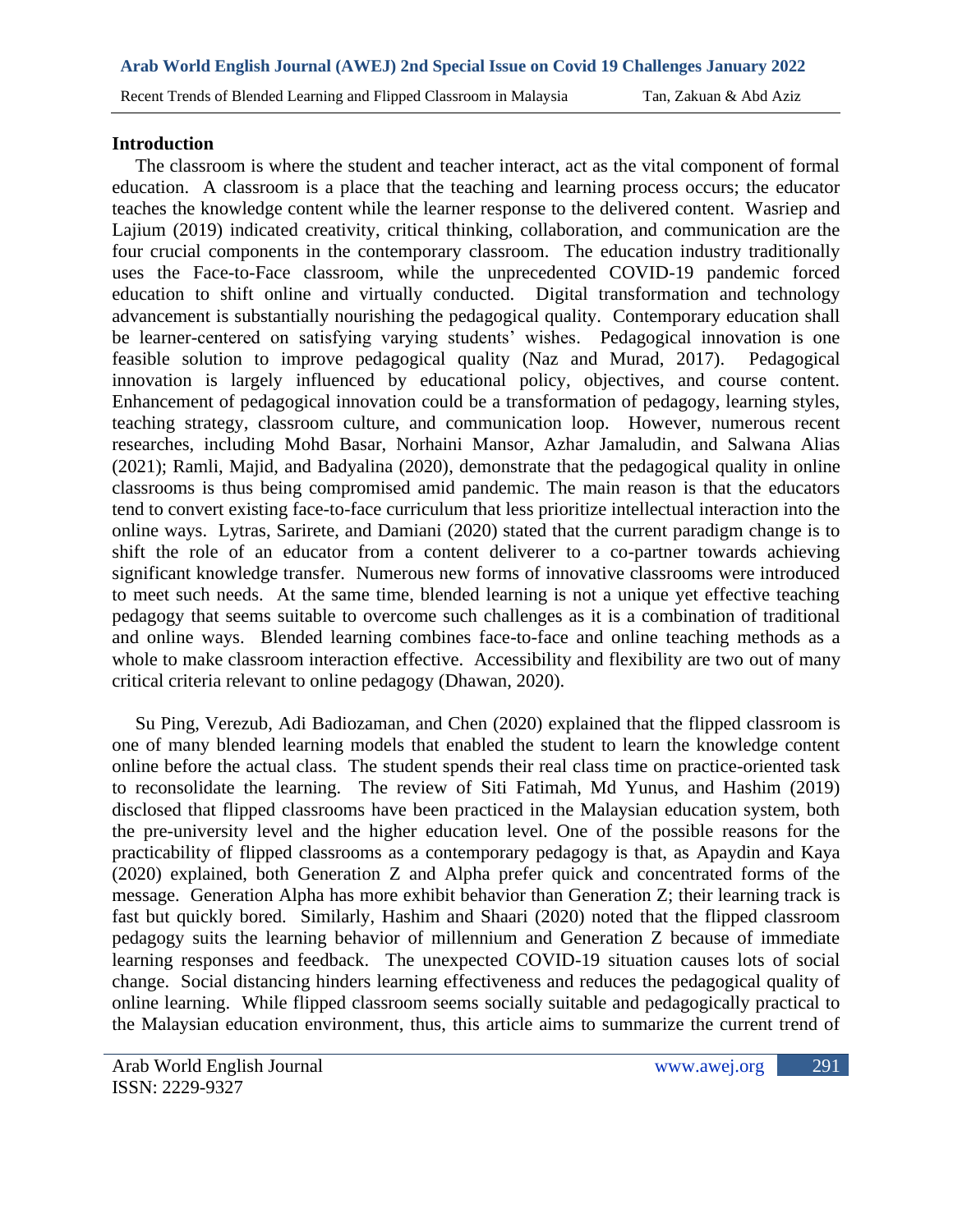blended learning implementation in the Malaysian setting into a useful value for the practitioner to redesign their pedagogy to meet the new norms.

## **Literature Review**

 The overview of Siti Fatimah et al.(2019) demonstrated the positive practicability of flipped classrooms in Malaysian environment. The flipped classroom is applicable regardless of varying disciplinary and education levels. The researchers evaluated the effectiveness of flipped classrooms from various stakeholders' perspectives. Earlier day, Zainuddin and Attaran (2016) found that the students at the University of Malaya appreciated the flexibility offered by flipped classrooms as students can relearn the given content based on their needs and schedule. The attitude test conducted by Lee (2019) among parents revealed that most flipped classroom parents could observe their children felt happier and motivated in the learning. The majority of flipped classroom parents noticed healthy communication inside the flipped classroom. Hashim and Shaari (2020) found that teachers commonly agreed that flipped classroom has more advantages over the traditional classroom. However, the effectiveness is dependent mainly on the adequacy of administrative support, sufficient resources, and facilities supplied.

 Recently, more researchers are evaluating the effectiveness of online flipped classrooms in tackling the compromised pedagogical quality in the time of the pandemic. Azmin et al. (2021) noted that although more than 50% of students could accept the online flipped classroom approach, inaccurate selection of video lectures may lead to more deteriorate pedagogical quality. Moreover, Daud, Yunus, Juhari, Hassan, and Pauzi (2021) discovered that the medical student felt more comfortable when flipped classroom was additionally complemented with a Kahoot quiz. The overview of Low et al. (2021) written the advantages of the flipped classrooms, including self-regulated learning, active communication, while the existing barriers in the time of pandemic are connectivity issues, device issues, and facility issues. Furthermore, Bin et al. (2021) pointed that additional challenges to online learning include competency of a teacher; self-discipline of a student; readiness and determination of a managements; as well as financial and technical aid of the institution.

#### **Research Method**

 This research paper utilizes the secondary data presented in the literature environment, by only examining the journal papers extracted from the Web of Science Database using content analysis. Using three keywords as search formula, only the journal papers that match the criteria were included in the reviewing works. The three selected keywords are flipped classroom, Malaysia, blended learning. As of 15 September 2021, a total of 130 related papers appeared to match the searching criteria. Nonetheless, only 39 cited references published within the year 2019 to 2021 that were highly relevant were selected as critical data. Figure one demonstrates the overall research method.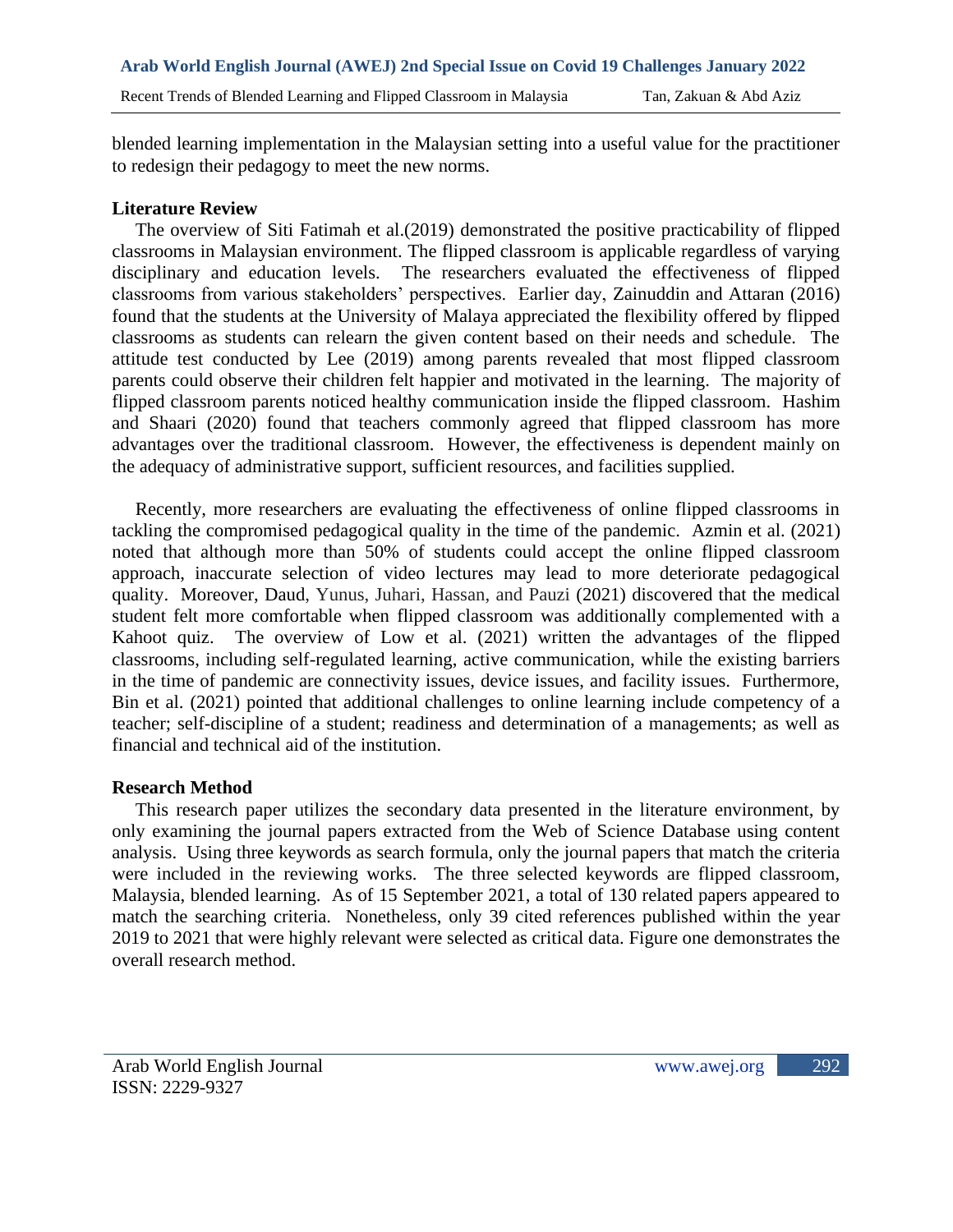Recent Trends of Blended Learning and Flipped Classroom in Malaysia Tan, Zakuan & Abd Aziz

## **Summary of Data**

 Table one gives a result summary with a descending order arrangement by publication year, followed by ascending order of the authors' names.

| N              | Instrument      | Participant        | Disciplin                         | Subject                                                                |
|----------------|-----------------|--------------------|-----------------------------------|------------------------------------------------------------------------|
| o              |                 |                    | e                                 |                                                                        |
| $\mathbf{1}$   | Systematic      | 64 studies         | Multiple                          | To examine the influences of information systems on technology         |
|                | review          | between            |                                   | acceptance in adopting blended learning, e-learning is the best tool   |
|                |                 | 2006 - 2018        |                                   | in managing the blended classroom in higher education. The             |
|                |                 |                    |                                   | author suggests examining the sustainability and applicability of      |
|                |                 |                    |                                   | educational purposes.                                                  |
| $\overline{2}$ | Factor          | 792                | Multiple                          | To develop and validate measurement scales on students'                |
|                | analysis        | undergraduat       |                                   | experience, Course design, learning experience, and personal           |
|                |                 | e students         |                                   | factors are three critical factors in determining students'            |
|                |                 |                    |                                   | satisfaction toward blended learning.                                  |
| $\overline{3}$ | Self-reflection | 14 Australia,      | Account                           | To analyze the delivery model in the virtual classroom during a        |
|                | of accounting   | Indonesia,         | ing                               | pandemic, the course delivery is effective with a combination of       |
|                | academician     | Malaysia           |                                   | existing resources, learning management system, and support. At        |
|                |                 |                    |                                   | the same time, online assessment is the hiccup as student cheating     |
|                |                 |                    |                                   | is hardly avoided in the virtual classrooms.                           |
| 4              | Quasi           | $-60$              | Linguisti                         | To measure the effectiveness of blended learning in improving          |
|                | experimental    | polytechnic        | C                                 | English writing skills, blended learning has proven more effective as  |
|                | analysis        | students of        |                                   | a compared traditional method but largely governed by students'        |
|                |                 | <b>ESL</b> learner |                                   | initiation and learners' self-discipline.                              |
| 5              | Mixed of        | 178                | Medical                           | To evaluate readiness, self-regulation, and challenges of medical      |
|                | survey and      | Malaysian          |                                   | students in adapting to online learning. The barriers are an           |
|                | interview       | medical            |                                   | unconducive learning environment, unstable connectivity.               |
|                |                 | students           |                                   |                                                                        |
| 6              | Mixed of        | Postgraduate       | Linguisti                         | To establish the relationship between Community of Inquiry and         |
|                | survey and      | <b>ESL student</b> | C                                 | Global Englishers' participation. The author highlights the            |
|                | discussion      |                    |                                   | importance of Global Englishers' consciousness in empowering the       |
|                | board           |                    |                                   | future research possibilities and output.                              |
| $\overline{7}$ | Quantitative    | 1811               | Multiple                          | To develop a predictor model in determining student acceptance         |
|                | online survey   | Malaysian          |                                   | and deployment on blended learning by planned behavior theory in       |
|                |                 | universitys'       |                                   | Malaysian perspective, major causal factors are attitude, norm,        |
|                |                 | students           |                                   | perception, behavior, and self-efficacy.                               |
| 8              | Quantitative    | 563                | Multim                            | To measure the causal relationship between self-regulated learning     |
|                | survey          | Malaysian          | edia                              | on the enhancement of digital literacy, three major causal factors     |
|                | questionnaire   | universitys'       |                                   | on digital literacy are metacognitive knowledge, resource              |
|                |                 | students           |                                   | management, and motivational belief.                                   |
| 9              | Quantitative    | $-223$ IT          | $\ensuremath{\mathsf{IT}}\xspace$ | To evaluate the causal relationship between institutions'              |
|                | survey          | administrator      |                                   | administration readiness on diffusion initiative of blended learning,  |
|                |                 |                    |                                   | five factors are institutional structure, resource support, technology |
|                |                 |                    |                                   | infrastructure, management strategies, and ethical consideration.      |

Table 1. *Summary of result*

293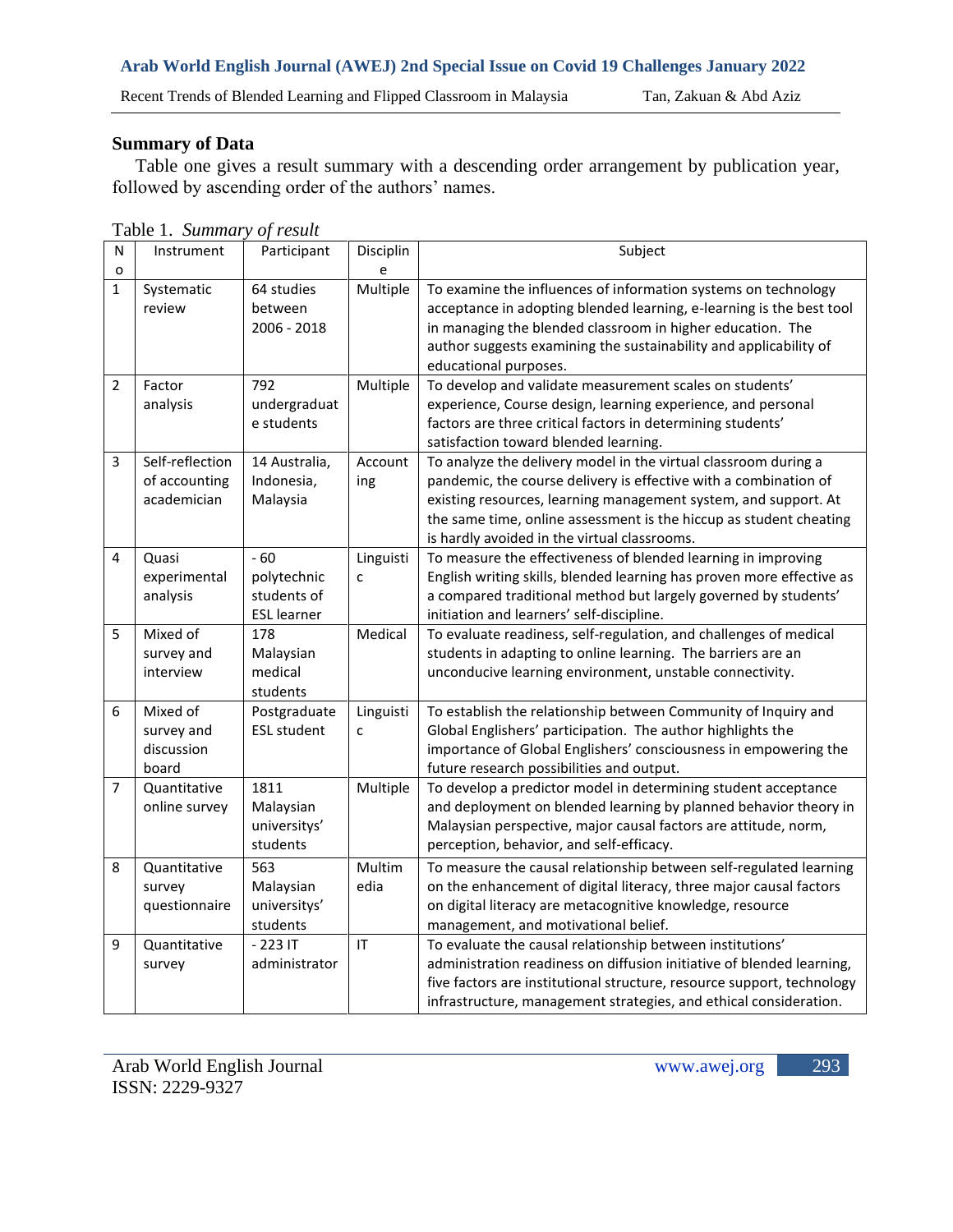Recent Trends of Blended Learning and Flipped Classroom in Malaysia Tan, Zakuan & Abd Aziz

| 1            | Quantitative  | 256           | Pharma    | To evaluate the acceptance and perception of pharmacy students in       |
|--------------|---------------|---------------|-----------|-------------------------------------------------------------------------|
| $\mathbf 0$  | survey        | Malaysian     | cy        | flipped classrooms, results disclose low acceptance and unfavorable     |
|              |               | pharmacy      |           | impressions of flipped classrooms among students due to                 |
|              |               | students      |           | inappropriate use and additional workload on the student.               |
| 1            | Online survey | 409           | Multiple  | To examine mediating causal relationship of peer influence on           |
| $\mathbf{1}$ |               | respondents   |           | online learning, learning satisfaction is fully mediated by self-       |
|              |               |               |           | discipline, while students' ability to learn with peers significantly   |
|              |               |               |           | influences their happiness.                                             |
| 1            | Open ended    | - 284 online  | Multiple  | To evaluate the readiness of Malaysian university students in           |
| 2            | survey        | survey        |           | adapting online learning, results revealed three lacking are            |
|              |               |               |           | physically, environmentally, and psychological perspectives; the        |
|              |               |               |           | existing challenge is to shift existing curriculum and assessment into  |
|              |               |               |           | fully online.                                                           |
| 1            | Overview      | Literature    | Multiple  | To develop a blended learning module for postgraduate research          |
| 3            |               | review        |           | methodology course, eight proposed modules can integrate                |
|              |               |               |           | traditional classrooms with web-based approaches.                       |
| 1            | Semi          | 18 interview  | Linguisti | To trace the effectiveness of the flipped classroom in writing class,   |
| 4            | structured    | responses     | с         | the result revealed greater time allocation spent before class,         |
|              | interview     |               |           | extensive practical, enhanced engagement, rich communication,           |
|              |               |               |           | and instant feedback in class and the shortcoming is boredom and        |
|              |               |               |           | lengthy.                                                                |
| 1            | Quasi         | 30 MCQ        | Culinary  | To evaluate the effectiveness of problem-solving-based classroom        |
| 5            | experimental  |               |           | in culinary art program but no significant observed between             |
|              |               |               |           | intervention, proven similar effectiveness.                             |
| 1            | Quantitative  | 41 students'  | Science   | To evaluate the effectiveness of the formative e-assessment             |
| 6            | analysis      | test result   |           | procedure integrated into a blended learning setting, students'         |
|              |               |               |           | performance enhanced as learning consolidation easier.                  |
| 1            | Quantitative  | 87 students   | Multiple  | To evaluate effectiveness from learners' and staffs' perspectives,      |
| 7            | survey        | and staffs    |           | the causal factors are attitude, behavior, satisfaction, resource       |
|              |               |               |           | management, and ease of use.                                            |
| 1            | Quasi         | 137 grade     | Pharma    | To measure the effectiveness of flipped classrooms in improving         |
| 8            | experimental  | point         | cy        | the academic performance of low pass rate courses, students able        |
|              |               |               |           | to achieve more excellent academic performance.                         |
| 1            | Qualitative   | 15 lecturers  | Multiple  | To evaluate the lecturers' perspective on MOOC, identified themes       |
| 9            | interview     |               |           | are educational change, instructional design, motivation, and           |
|              |               |               |           | challenges.                                                             |
| 2            | Cross         | 45 students'  | Dentistr  | To compare the effectiveness of blended classroom to traditional        |
| 0            | sectional     | grade         | y         | didactic lecture on dentistry subject, higher score mark for blended    |
|              | study         |               |           | classroom student compared to a conventional classroom.                 |
| 2            | Systematic    | 19 research   | Multiple  | To review educational level, instruments, and disciplinary of flipped   |
| 1            | review        | articles      |           | approach in Malaysia, most studies have positive output, and it is      |
|              |               |               |           | versatile to apply to all education levels and disciplinaries.          |
| 2            | Qualitative   | 141 faculty   | Linguisti | To compare the quality blended course between the United States         |
| 2            | survey        | staff and 445 | с         | and Malaysia context, the similarity is institution has varying quality |
|              |               | students      |           | priority while the difference is unique trajectory.                     |

294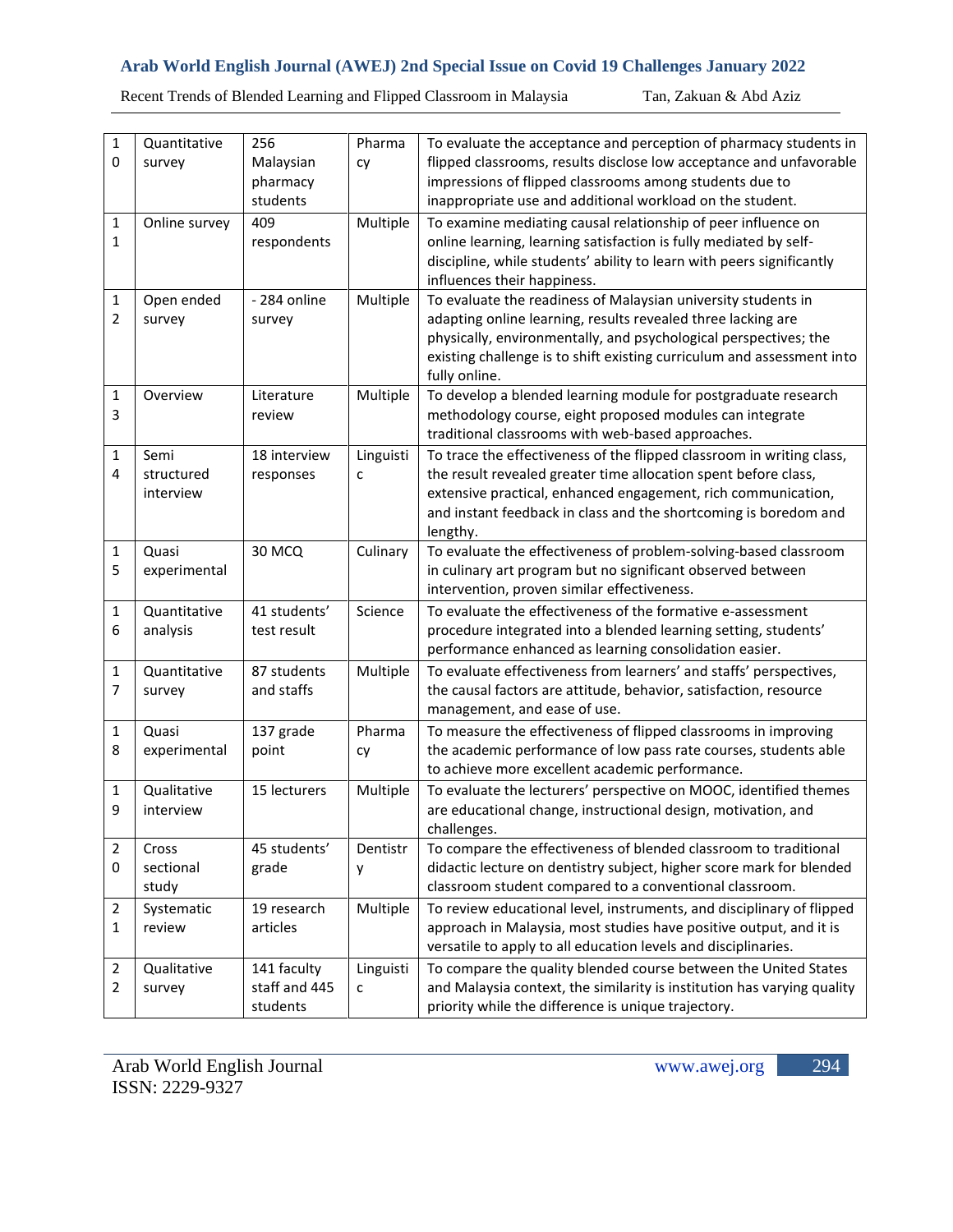Recent Trends of Blended Learning and Flipped Classroom in Malaysia Tan, Zakuan & Abd Aziz

1.(Al-Maroof et al., 2021); 2.(Bhagat et al., 2021); 3.(Djajadikerta et al., 2021); 4.(Hassan et al., 2021), 5.(Roslan and Halim, 2021); 6.(Smidt et al., 2021); 7.(Anthony Jnr et al., 2020); 8.(Anthonysamy et al., 2020); 9.(Bokolo et al., 2020); 10.(Chan et al., 2020); 11.(Lim et al., 2020); 12.(Nassr et al., 2020); 13.(Rahim et al., 2020); 14.(Su Ping et al., 2020); 15.(Techanamurthy et al., 2020); 16.(Wong et al., 2020); 17.(Anthony et al., 2019); 18.(Goh and Ong, 2019); 19.(Nagaletchimee, 2019); 20.(Paul et al., 2019); 21.(Siti Fatimah et al., 2019); 22.(Smidt et al., 2019).



\* Limited to journal articles available in Web of Science Database powered by Clarivate

*Figure 1*. Research method

# **The Practicability in Malaysia Context**

 The discussion pertaining to the practicability of blended learning and flipped classrooms will be explained based on three perspectives, including participant, instrument, and disciplinary.

# *Participants*

 Table two demonstrated the level of participants of the analyzed articles. Most of the research participant dataset is students in Malaysia, including thirteen, are undergraduate student grouping, one postgraduate student grouping, and two research articles focusing on a mixture of students and academicians grouping. The student is not the sole stakeholder in education; both academicians and administrative personnel are deeply integrated into the educational ecosystem. Therefore there are three research articles, including Djajadikerta et al. (2021), Bokolo et al. (2020), Nagaletchimee (2019), that evaluated how institutional, mainly the staff contribute to the effectiveness of blended learning. The study of Nagaletchimee (2019) used a qualitative case study to identify the challenges faced by fifteen lecturers who were familiar with blended learning when they wanted to make a change from the traditional classroom. The results revealed that practical workshops play a vital role in the transformation effort. Although the academician is not rejecting the transition, some obvious challenges are that the academician would not be able to pass through by themselves sorely.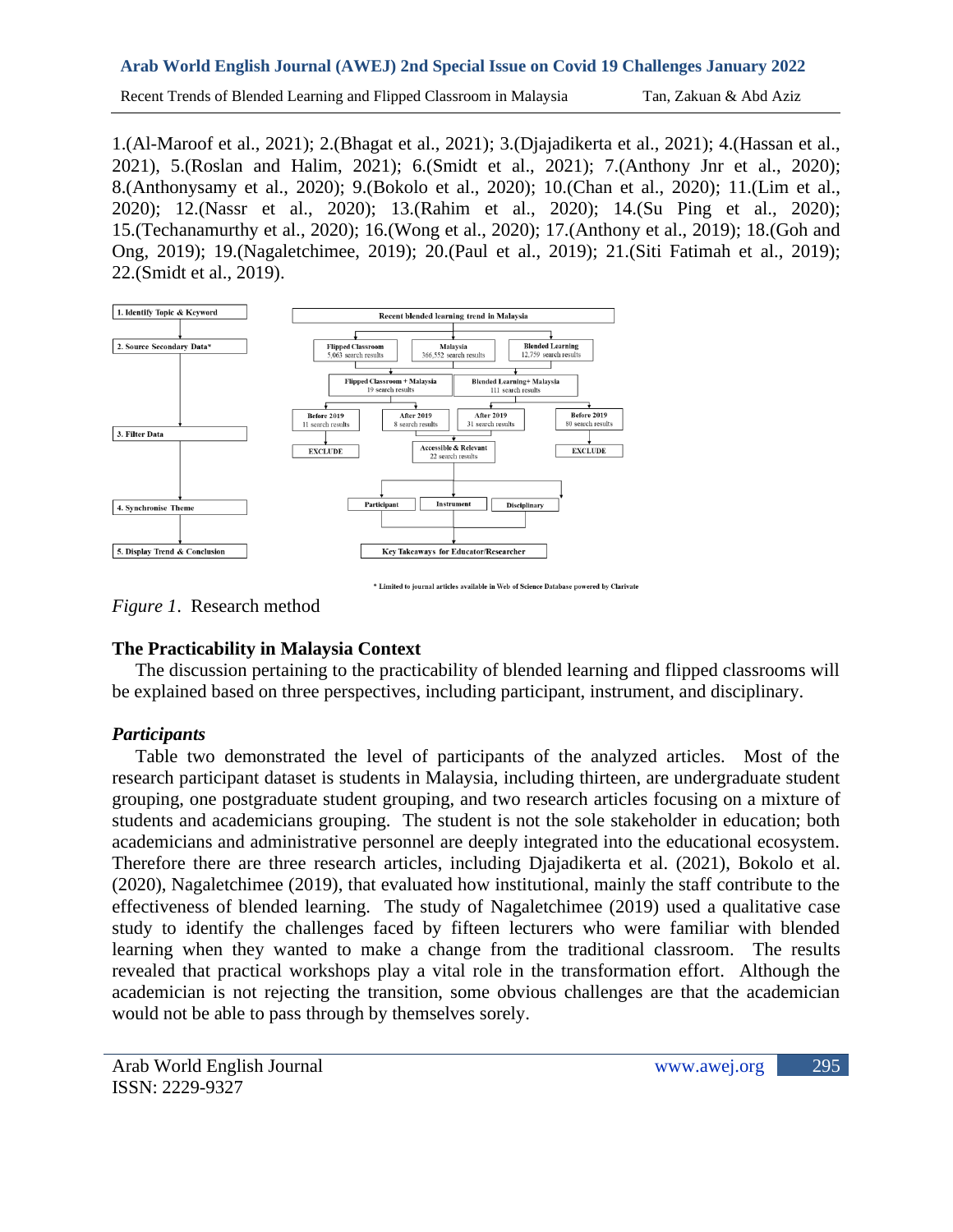Similarly, the quantitative work of Bokolo et al. (2020) on e-learning administrative staff disclosed that institutional readiness significantly influences the adoption rate of blended learning. The author developed a model for evaluating institutional readiness on blended learning. More recently, Djajadikerta et al. (2021) noted that without compliance technologies support from the university, such as establishing of a learning management system.

 Even though none of the participants in the 22 cited references measured the response of preuniversity students, the systematic review of Siti Fatimah et al. (2019) revealed the practicability of the flipped classrooms at different educational levels in the Malaysian education system. In the past, several flipping learning has been implemented in both the preschool and elementary school levels in Malaysia. In addition, a previous researcher, Chun and Sathappan (2020), conducted the flipped classroom on Year 4 elementary school students and proven effective.

| <b>Tuble 2.</b> I an incipally type of the analyzed annexes |           |                                                                                              |  |
|-------------------------------------------------------------|-----------|----------------------------------------------------------------------------------------------|--|
| Participant                                                 | Frequency | Author                                                                                       |  |
| Undergraduates                                              | 13        | Bhagat et al. (2021), Hassan et al. (2021), Roslan and Halim (2021), Anthony                 |  |
|                                                             |           | Jnr et al. (2020), Anthonysamy et al. (2020), Chan et al. (2020), Lim et al.                 |  |
|                                                             |           | $(2020)$ , Nassr et al. $(2020)$ , Su Ping et al. $(2020)$ , Techanamurthy et al. $(2020)$ , |  |
|                                                             |           | Wong et al. (2020), Goh and Ong (2019), Paul et al. (2019)                                   |  |
| Articles                                                    |           | Al-Maroof et al. (2021), Rahim et al. (2020), Siti Fatimah et al. (2019)                     |  |
| <b>Staff</b>                                                |           | Djajadikerta et al. (2021), Bokolo et al. (2020) Nagaletchimee (2019)                        |  |
| Mixture                                                     |           | Anthony et al. (2019), Smidt et al. (2019)                                                   |  |
| Postgraduate                                                |           | Smidt et al. $(2021)$                                                                        |  |

Table 2. *Participant type of the analyzed articles*

# *Disciplinary*

 Generally, blended learning is practical to all disciplines, as illustrated in Table three. However, linguistic is still a good discipline that led the transformation. Four articles that focus solely on linguistic, mainly English as a second language. The review work of Siti Fatimah et a. (2019) disclosed the similar observation that nine out of nineteen articles reviewed focused on English as a second language. Hassan et al. (2021) have proven that blended learning significantly improves students' writing skills, while Smidt et al. (2021) believed that blended learning empowers global Englishers in developing possible research opportunities. Earlier, Su Ping et al. (2020) used qualitative data to illustrate that linguistic students have positive experiences with blended learning. Contradictory, the authors noted that the weaknesses of their conducted mode are very time-consuming as more thorough preparation was compulsory for efficient learning.

 Interestingly, Smidt et al. (2019) evaluated the meaning of quality between American and Malaysian contexts and found that the experience is somewhat dissimilar. Malaysia as a developing mode is prioritized on a technological end while American, as a skilled mode, focused more on standardization. Therefore, it could be summarized that blended learning is very versatile to any disciplinary knowledge as shown in Table three that blended learning was also applied to other disciplines, including information technology, pharmacy, accounting, medical, culinary, dentistry, science. Despite blended learning being proven practical in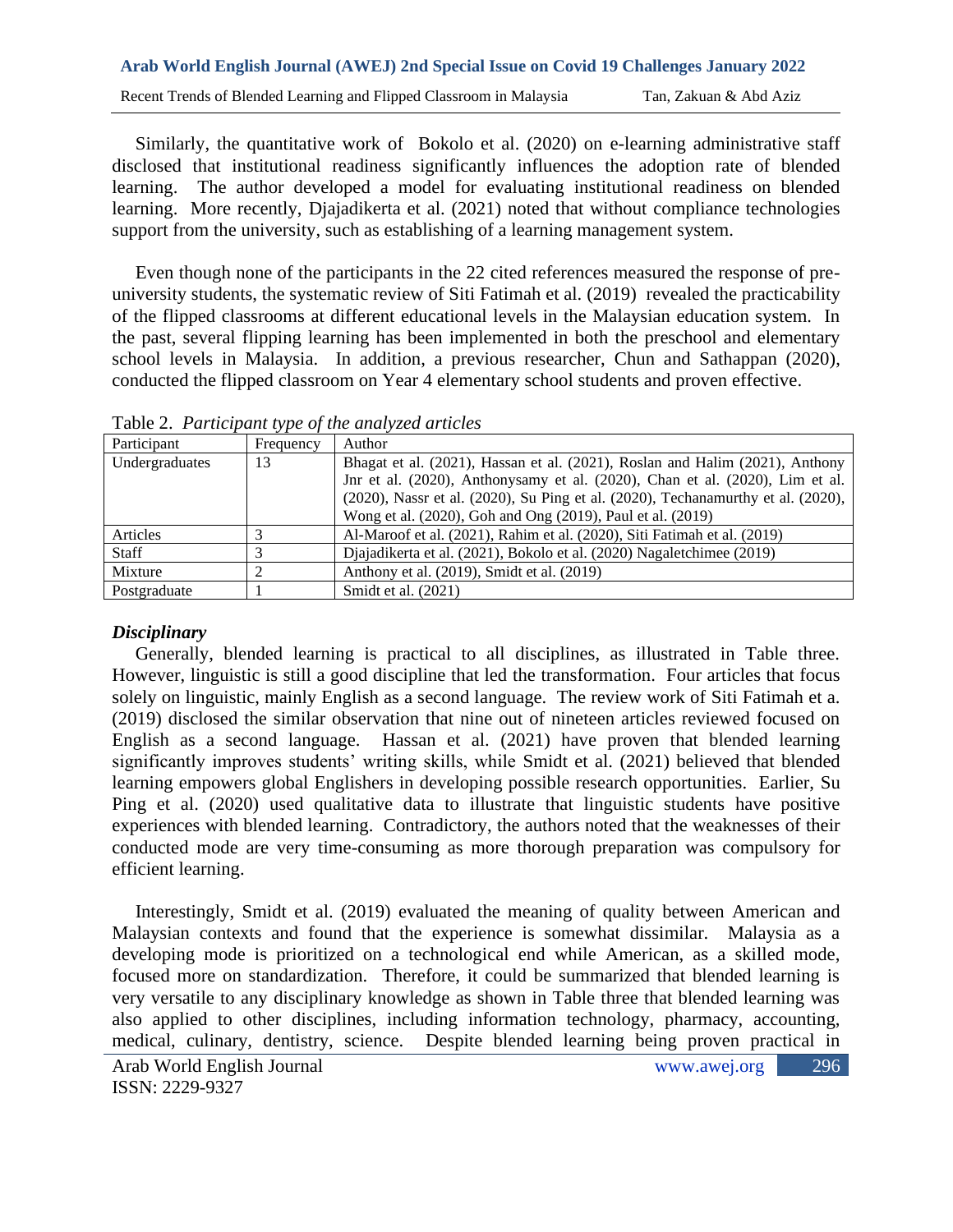multidisciplinary, the effectiveness is governed by independent curriculum and pedagogy redevelopment to suit the learning behavior and subject matter. The systematic review of Al-Maroof et al. (2021) noted that the major of the studies are focused on measuring how effective blended learning is in various disciplinary. The authors intend to highlight here is that the comparison of effectiveness among different educational punitive is an exciting topic that untapped and worth further exploring.

| Disciplinary | Frequency | Author                                                                                |
|--------------|-----------|---------------------------------------------------------------------------------------|
| Multiple     | 9         | Al-Maroof et al. (2021), Bhagat et al. (2021), Anthony Jnr et al. (2020), Lim et al.  |
|              |           | (2020), Nassr et al. (2020), Rahim et al. (2020), Anthony et al. (2019),              |
|              |           | Nagaletchimee (2019), Siti Fatimah et al. (2019)                                      |
| Linguistic   | 4         | Hassan et al. (2021), Smidt et al. (2021), Su Ping et al. (2020), Smidt et al. (2019) |
| Technology   |           | Anthonysamy et al. (2020), Bokolo et al. (2020)                                       |
| Pharmacy     |           | Chan et al. (2020), Goh and Ong (2019)                                                |
| Accounting   |           | Diajadikerta et al. (2021)                                                            |
| Culinary     |           | Techanamurthy et al. (2020)                                                           |
| Dentistry    |           | Paul et al. (2019)                                                                    |
| Medical      |           | Roslan and Halim (2021)                                                               |
| Science      |           | Wong et al. (2020)                                                                    |

Table 3. *Disciplines done of the analyzed articles*

# *Research Instruments*

 Despite the fact that every researcher has own pursuit of blended learning, the quantitative method is a better research methodology as compared to the qualitative approach, systematic review, reflection, etc., as shown in Table four. Among eight research that adopts the quantitative method, four of them utilized the partial least square method in determining significant relationships in the blended learning framework. Anthony et al. (2019) evaluated the critical factors on how the institutional influencing blended learning adoption, while Anthony Jnr et al. (2020) evaluated the essential elements on students adoption in university. Similarly, Anthonysamy et al. (2020) investigated how students' self-discipline enhanced digital literacy in blended learning experiences. Lastly, Bhagat et al. (2021) constructed a model for evaluating students' learning experiences. There is a trend that besides students' expertise, institutional policy and students' initiatives also play equal importance. Worth noting that quasiexperimental research design is also a sound research methodology in comparing the effectiveness of blended learning to traditional mode, including the students' writing skills (Hassan et al., 2021), students' grades (Goh and Ong, 2019), and students' problem-solving skills (Techanamurthy et al., 2020). Gopalan et al. (2020) stated that a quasi-experimental research design could effectively reflect how the intervention causes significant change to the observed outcome without yielding a little treated effect.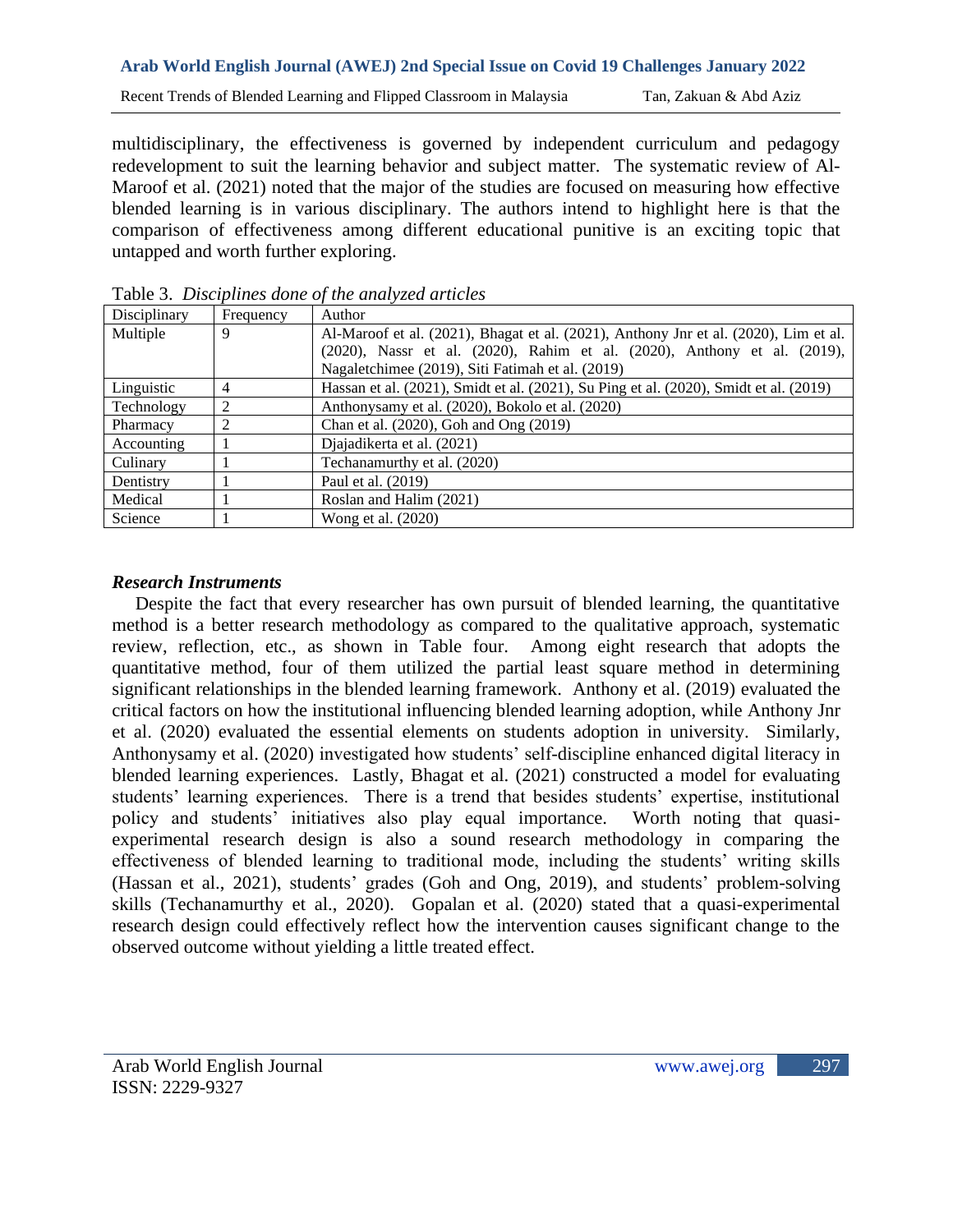Recent Trends of Blended Learning and Flipped Classroom in Malaysia Tan, Zakuan & Abd Aziz

| Methodology  | Frequency | <b>THOIC</b> II THE HIGHTOWORD TO WOOD THE HIGH CHILLET CHEVOLOGIC.<br>Author         |
|--------------|-----------|---------------------------------------------------------------------------------------|
| Quantitative | 8         | Bhagat et al. (2021), Anthony Jnr et al. (2020), Anthonysamy et al. (2020), Bokolo    |
|              |           | et al. (2020), Chan et al. (2020), Lim et al. (2020), Nassr et al. (2020), Anthony et |
|              |           | al. (2019), Paul et al. (2019)                                                        |
| Interview    |           | Su Ping et al. (2020), Wong et al. (2020) Nagaletchimee (2019)                        |
| Quasi-       |           | Hassan et al. (2021), Techanamurthy et al. (2020), Goh and Ong (2019)                 |
| experiment   |           |                                                                                       |
| Review       |           | Al-Maroof et al. (2021), Rahim et al. (2020), Siti Fatimah et al. (2019)              |
| Mixed        |           | Roslan and Halim (2021), Smidt et al. (2021)                                          |
| Qualitative  |           | Smidt et al. $(2019)$                                                                 |
| Survey       |           |                                                                                       |
| Reflection   |           | Diajadikerta et al. (2021)                                                            |

Table 4. *The methodology used in the analyzed articles*

# **Discussion and Conclusion**

 The blended learning and flipped classroom were not new pedagogy in Malaysia but getting more attention and enhancement, especially amid pandemics. Research output demonstrated that blended learning is proven practical in multidisciplinary but independent curriculum and pedagogy redevelopment is mandated to make it efficient. The quantitative methodology is still preferable in the Malaysian research context because blended learning development is still immature compared to developed nations. Most of researchers tend to identify the critical governing factors on pedagogy change from traditional learning into blended learning. However, almost all of them are lean toward the higher education context, mainly the students' perspective.

 Nonetheless, other stakeholders' perspectives, such as policymakers and institutional staff, shall be considered in blended learning adoption. Other relevant parties' input, such as academicians, community, and industry players, could also give a more comprehensive understanding in expediting the adoption. This review article aims to provide helpful insight for practitioner to redesign their pedagogy to meet new norms. Hence, in conclusion, the practice of blended learning implementation is getting diffused in Malaysia due to its flexibility and versatility. However, such effective pedagogy lay onto collaborative efforts between various stakeholders, including educators, students, institutional management, policymakers, and parent.

# **About the Authors:**

**Dr Choy Soon Tan** received the degree in civil engineering and the Ph.D. Degree in civil engineering from the Universiti Teknologi Malaysia. He joined UCSI University as an Assistant Professor after he obtained the Ph.D. degree. Later, he has also been worked as a Senior Project Manager in a Fortune 500 property developer. Currently, he is an MBA student of Azman Hashim International Business School. ORCID: https://orcid.org/0000-0002-2776-1593

**Associate Professor Dr Norhayati Zakuan** received the degree in mechanical engineering from the Universiti Teknologi Malaysia, the M.Sc. Degree in engineering and manufacturing management from Coventry University, and the Ph.D. Degree in mechanical engineering (quality) from the Universiti Teknologi Malaysia. She has more than 15 year's industrial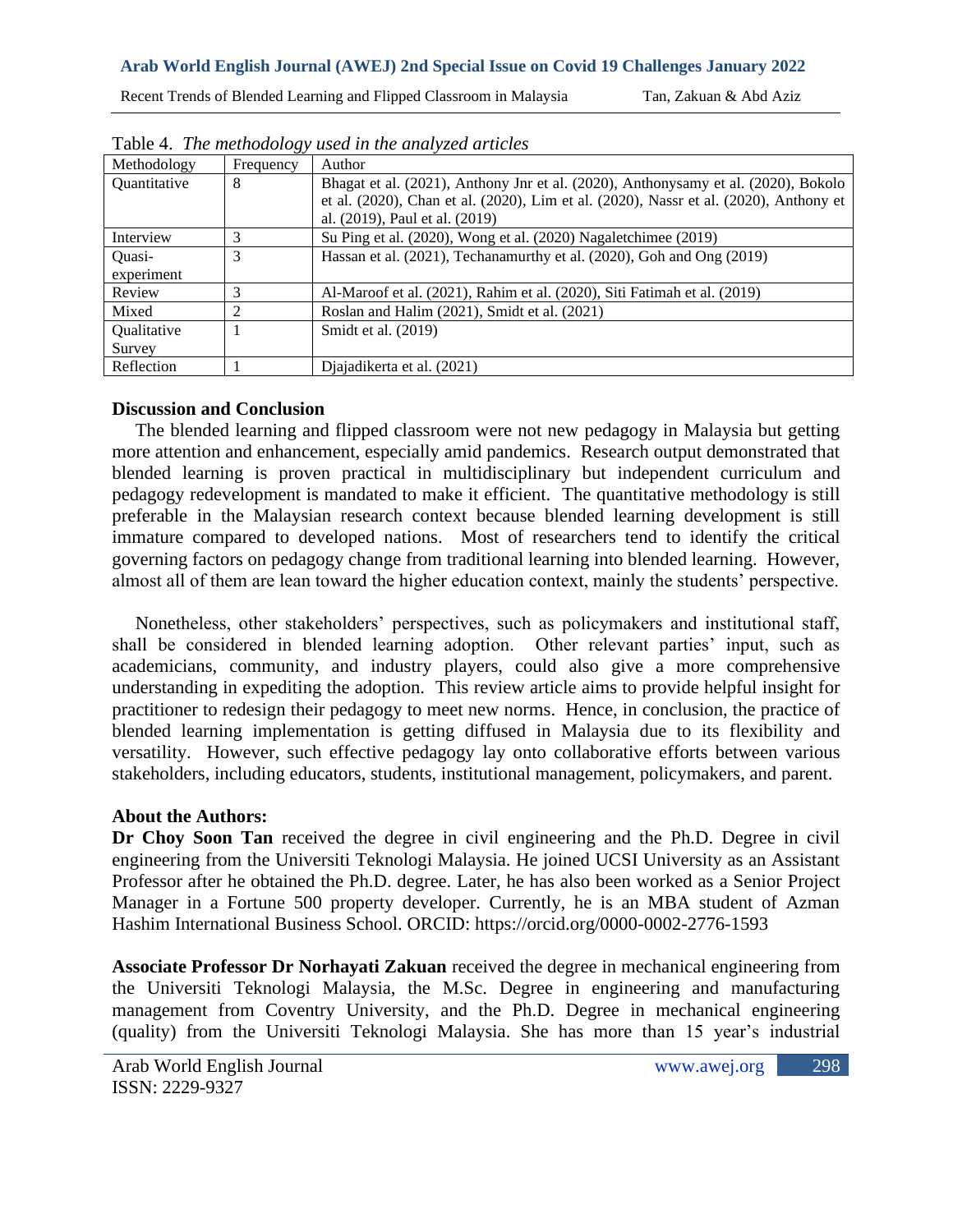experience before joining UTM and currently an Associate professor with the Azman Hashim International Business School. ORCID: https://orcid.org/0000-0002-4872-6404

**Professor Dr. Mohd Ismail Abd Aziz** is currently an Adjunct Professor of Azman Hashim International Business School, UTM. He received the degree in applied mathematics from the University of New South Wales, the M.Sc. Degree in mathematics from the Loughborough University, and the Ph.D. Degree in control engineering from the City University London. He published over 40 publications in international and national journal. ORCID: https://orcid.org/0000-0003-3537-7353

## **References**

- Al-Maroof, R., Al-Qaysi, N., Salloum, S. A., & Al-Emran, M. (2021). Blended Learning Acceptance: A Systematic Review of Information Systems Models. *Technology, Knowledge and Learning*, 1-36.
- Anthony, B., Kamaludin, A., Romli, A., Raffei, A. F. M., Nincarean, A., L Eh Phon, D., ... & Baba, S. (2019). Exploring the role of blended learning for teaching and learning effectiveness in institutions of higher learning: An empirical investigation. *Education and Information Technologies*, *24*(6), 3433-3466.
- Anthony Jnr, B., Kamaludin, A., Romli, A., Raffei, A. F. M., Phon, D. N. A. E., Abdullah, A., ... & Baba, S. (2020). Predictors of blended learning deployment in institutions of higher learning: theory of planned behavior perspective. *The International Journal of Information and Learning Technology, 37(4),* 179-196.
- Anthonysamy, L., Koo, A. C., & Hew, S. H. (2020). Self-regulated learning strategies in higher education: Fostering digital literacy for sustainable lifelong learning. *Education and Information Technologies*, *25*, 2393-2414.
- Apaydin, Ç., & Kaya, F. (2020). An analysis of the preschool teachers' views on Alpha generation" *European Journal of Education Studies*, 6(11), 123-141.
- Azmin, N. F. M., Abd Wahab, M. F., Ahmad, F., Asnawi, A. L., Jusoh, A. Z., Ibrahim, S. N., & Jimat, D. N. (2021). Engineering Students' Perceptions and Acceptance of the Online Flipped Classroom for Learning during the COVID-19 Pandemic. *IIUM Journal of Educational Studies*, *9*(3), 52-62.
- Bhagat, K. K., Cheng, C. H., Koneru, I., Fook, F. S., & Chang, C. Y. (2021). Students' Blended Learning Course Experience Scale (BLCES): development and validation. *Interactive Learning Environments*, 1-11.
- Bin, A., Latif, A., Wahida, F., Mohd, B., Nazarudin, A., Bachok, F., and Othman, Z. (2021). Issues and challenges of online learning during COVID-19. *GADING*, *24*(04), 43–48.
- Bokolo, A., Kamaludin, A., Romli, A., Mat Raffei, A. F., A/L Eh Phon, D. N., Abdullah, A., Leong Ming, G., A. Shukor, N., Shukri Nordin, M., and Baba, S. (2020). A managerial perspective on institutions' administration readiness to diffuse blended learning in higher education: Concept and evidence. *Journal of Research on Technology in Education*, *52*(1), 37–64.
- Chan, S. Y., Lam, Y. K., and Ng, T. F. (2020). Students' perception on initial experience of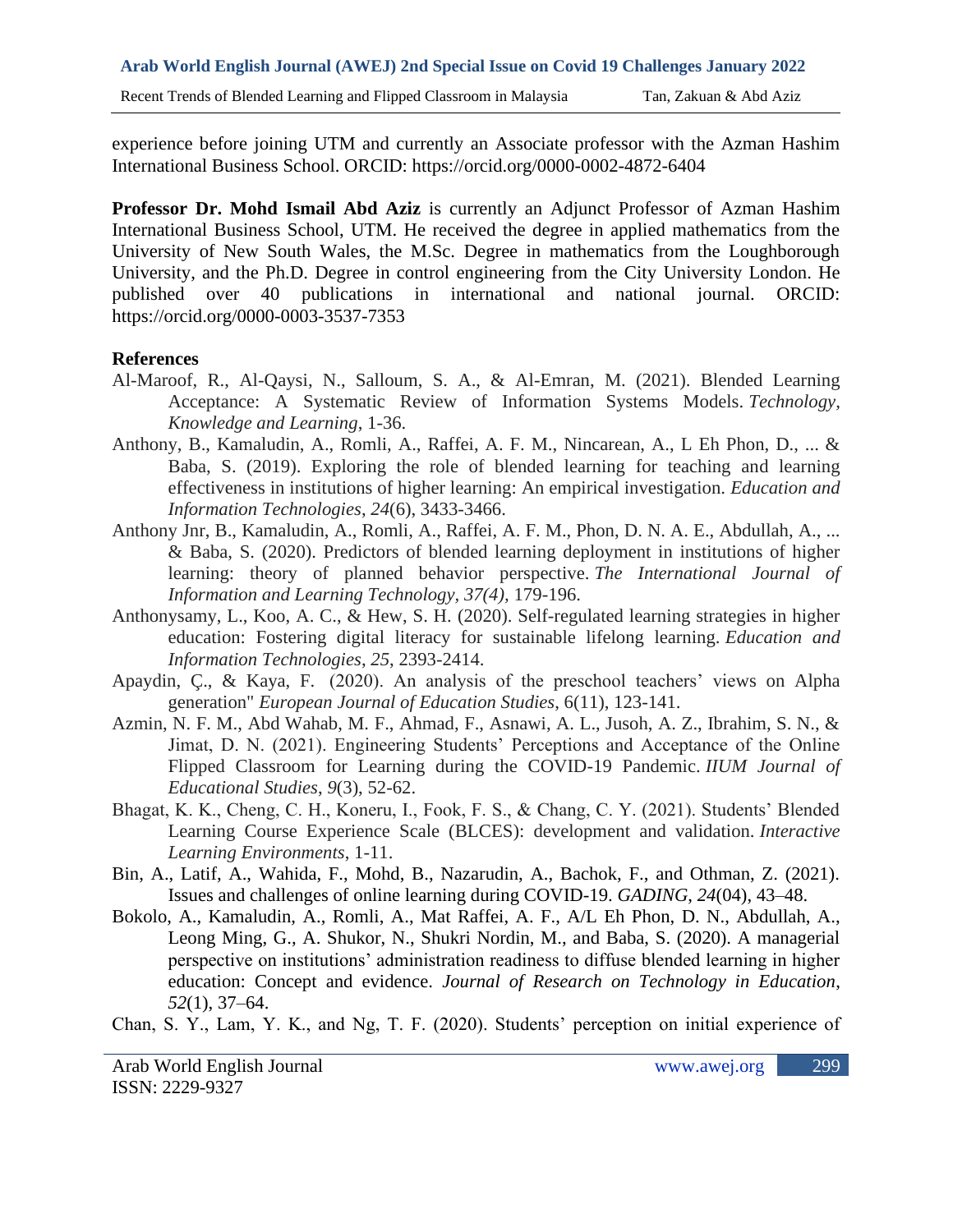flipped classroom in pharmacy education: Are we ready? *Innovations in Education and Teaching International*, *57*(1), 62–73.

- Chun, T. W., and Sathappan, R. (2020). Using flipped classroom approach to teach adjectives for Malaysian Year 4 Chinese ESL learners 41. *The English Teacher*, *49*(1), 41–54.
- Daud, N., Yunus, N. I., Juhari, S. N., Hassan, N. M., & Pauzi, M. F. (2021). Teaching Medical Ethics During Covid-19 Pandemic: An Experience Using Flipped Classroom and Game-Based Learning Running head: Online Flipped classroom and Kahoot. *Asian Journal of Medicine and Biomedicine*, *5*(2), 6-15.
- Dhawan, S. (2020). Online learning: A panacea in the time of COVID-19 crisis. *Journal of Educational Technology Systems*, *49*(1), 5–22.
- Djajadikerta, H. G., Trireksani, T., Ong, T., Roni, S. M., Kazemian, S., Zhang, J., Noor, A. H. M., Ismail, S., Ahmad, M. A. N., Azhar, Z., Shahbudin, A. S. M., Maradona, A. F., Yanto, H., and Wahyuningrum, I. F. S. (2021). Australian, malaysian and indonesian accounting academics' teaching experiences during the COVID-19 pandemic. *Australasian Accounting, Business and Finance Journal*, *15*(2), 103–113.
- Goh, C. F., and Ong, E. T. (2019). Flipped classroom as an effective approach in enhancing student learning of a pharmacy course with a historically low student pass rate. *Currents in Pharmacy Teaching and Learning*, *11*(6), 621–629.
- Gopalan, M., Rosinger, K., and Ahn, J. Bin. (2020). Use of Quasi-Experimental research designs in education research: Growth, promise, and challenges. *Review of Research in Education*, *44*(1), 218–243.
- Hashim, N. A., and Shaari, N. D. (2020). Malaysian teachers' perception and challenges toward the implementation of flipped learning approach. *Asian People Journal*, *3*(2), 62–76.
- Hassan, I., Abdul Rahman, A. M., and Latiff Azmi, M. N. (2021). Development of english writing skills through blended learning among ESL learners in Malaysia. *Arab World English Journal (AWEJ)*, *7*, 377–389.
- Lee, S. Y. (2019). Promoting active learning and independent learning among primary school students using flipped classroom. *International Journal of Education, Psychology and Counseling*, *4*(30), 324–341.
- Lim, C. L., Jalil, H. A., Ma'rof, A. M., and Saad, W. Z. (2020). Self-regulated learning as a mediator in the relationship between peer learning and online learning satisfaction: A study of a private university in Malaysia. *Malaysian Journal of Learning and Instruction*, *17*(1), 51–75.
- Low, M. C., Lee, C. K., Sidhu, M. S., Lim, S. P., Hasan, Z., and Lim, S. C. (2021). Blended learning to enhanced engineering education using flipped classroom approach: An overview. *Electronic Journal of Computer Science and Information Technology*, *7*(1), 9– 19.
- Lytras, M., Sarirete, A., and Damiani, E. (2020). Technology-enhanced learning research in higher education: A transformative education primer. *Computers in Human Behavior*, *109*(March), 1–3.
- Mohd Basar, Z., Norhaini Mansor, A., Azhar Jamaludin, K., and Salwana Alias, B. (2021). The Effectiveness and Challenges of Online Learning for Secondary School Students-A Case